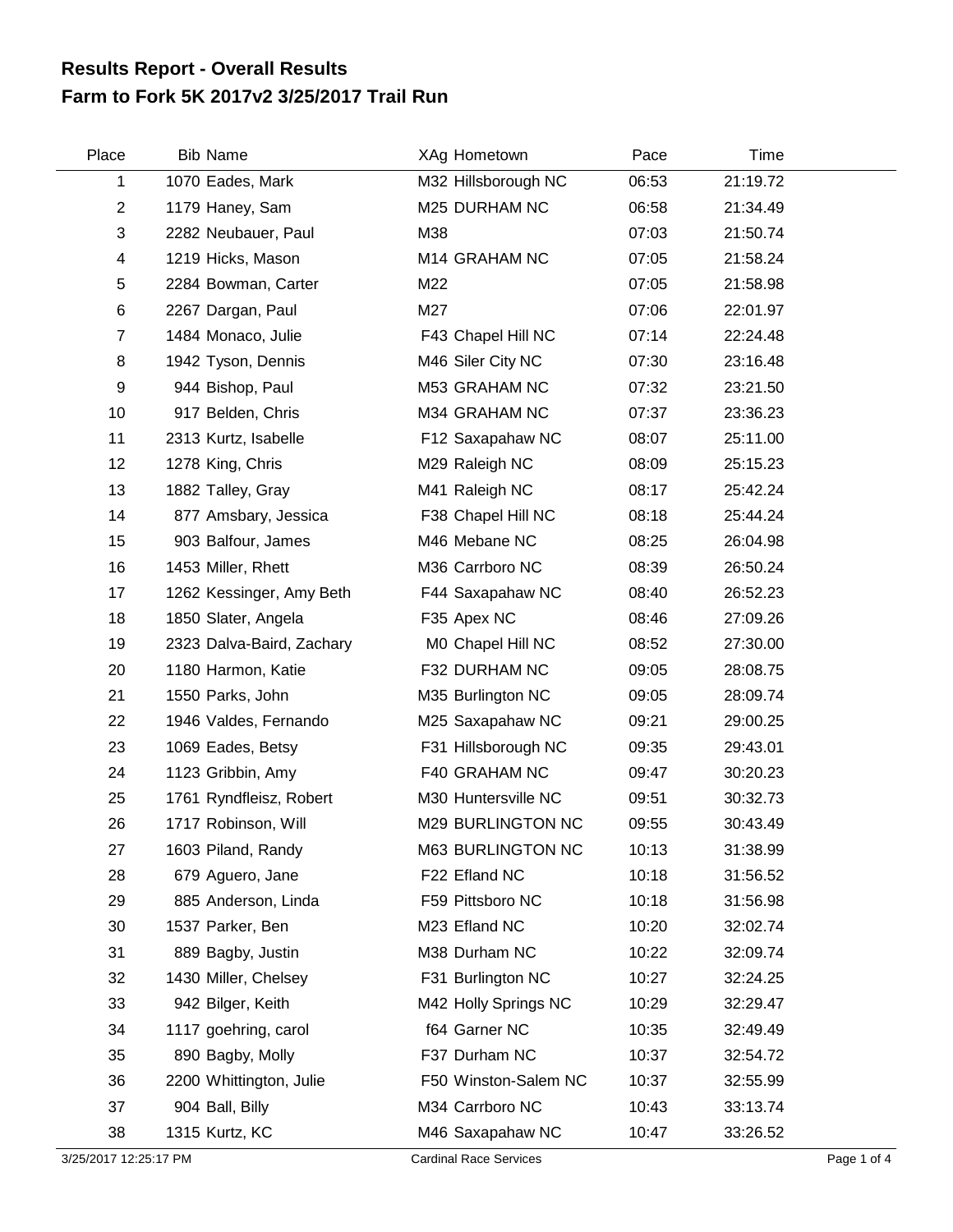| Place | <b>Bib Name</b>           | XAg Hometown         | Pace  | Time     |  |
|-------|---------------------------|----------------------|-------|----------|--|
| 39    | 1239 Huffman, Derek       | M28 BURLINGTON NC    | 10:48 | 33:27.48 |  |
| 40    | 2252 Williams, Joanna     | F19 CARY NC          | 11:03 | 34:16.48 |  |
| 41    | 1058 dickson, zachary     | M20 Durham NC        | 11:04 | 34:17.49 |  |
| 42    | 927 Bilger, Edward        | M72 Raleigh NC       | 11:12 | 34:44.49 |  |
| 43    | 1201 Harris, Jasmine      | F30 Saxapahaw NC     | 11:25 | 35:22.99 |  |
| 44    | 1864 Snipes, Kristen      | F41 Chapel Hill NC   | 11:34 | 35:51.98 |  |
| 45    | 1486 Morris, KC           | F43 Chapel Hill NC   | 11:35 | 35:55.47 |  |
| 46    | 1424 Midkiff, Paula       | F27 Mebane NC        | 11:36 | 35:57.99 |  |
| 47    | 1167 Hamblin, Martha      | F60 Mebane NC        | 11:42 | 36:14.75 |  |
| 48    | 1762 Senthilnathan, Aditi | F23 Carrboro NC      | 11:47 | 36:31.73 |  |
| 49    | 1510 Palanivel, Nivi      | F23 greensboro NC    | 11:47 | 36:32.24 |  |
| 50    | 1698 Redmond, Kathryn     | F26 Cedar Grove NC   | 11:54 | 36:52.49 |  |
| 51    | 1706 Richman, Ethan       | M44 Saxapahaw NC     | 11:54 | 36:53.73 |  |
| 52    | 1040 Dean, Martha         | F60 CARY NC          | 11:57 | 37:04.00 |  |
| 53    | 1549 Parker, Rhonda       | F47 Efland NC        | 12:02 | 37:18.27 |  |
| 54    | 1416 Mecimore, John       | M49 Pinehurst NC     | 12:10 | 37:42.99 |  |
| 55    | 2255 Albright, Kelly      | F <sub>21</sub>      | 12:18 | 38:06.47 |  |
| 56    | 1327 Leighton, Andrew     | M40 Pittsboro NC     | 12:20 | 38:12.99 |  |
| 57    | 1347 Leighton, Michele    | F40 Pittsboro NC     | 12:20 | 38:13.75 |  |
| 58    | 1485 Morris, Alexandra    | F39 Carrboro NC      | 12:23 | 38:23.75 |  |
| 59    | 1303 Koruda, Mark         | M61 Chapel Hill NC   | 12:28 | 38:38.48 |  |
| 60    | 2253 Zolman, Jody         | F45 Lumberton NC     | 12:30 | 38:44.31 |  |
| 61    | 930 Bilger, Elena         | F41 Holly Springs NC | 12:31 | 38:47.80 |  |
| 62    | 939 Bilger, George        | M45 Raleigh NC       | 12:32 | 38:51.06 |  |
| 63    | 1023 Curtis, Sherry       | F47 Pittsboro NC     | 12:39 | 39:12.30 |  |
| 64    | 1500 Nulty, Helen         | F68 GRAHAM NC        | 12:41 | 39:20.57 |  |
| 65    | 1088 Foster, Sara         | F39 New Bern NC      | 12:44 | 39:27.83 |  |
| 66    | 1076 Farr, Clay           | M47 Hillsborough NC  | 12:48 | 39:41.29 |  |
| 67    | 946 Bove, Colleen         | F25 Saxapahaw NC     | 12:48 | 39:41.55 |  |
| 68    | 989 Cloutier, Sarah       | F13 Greensboro NC    | 12:49 | 39:45.29 |  |
| 69    | 974 carr, kathleen        | F42                  | 12:50 | 39:45.82 |  |
| 70    | 990 Cloutier, Simon       | M40 Greensboro NC    | 12:50 | 39:46.05 |  |
| 71    | 1419 Mecimore, Susan      | F50 Pinehurst NC     | 12:54 | 40:00.30 |  |
| 72    | 1097 Gagliardo, Robert    | M64 Pittsboro NC     | 13:13 | 40:57.35 |  |
| 73    | 1674 Post, Stephen        | M60 DURHAM NC        | 13:16 | 41:07.82 |  |
| 74    | 1055 DeBellis, Owen       | M13 Raleigh NC       | 13:19 | 41:16.33 |  |
| 75    | 2283 DeBellis, Matthew    | M39                  | 13:19 | 41:16.58 |  |
| 76    | 2254 Traister, Stacey     | F <sub>51</sub>      | 13:29 | 41:49.07 |  |
| 77    | 1716 Richman, Linda       | F13 Saxapahaw NC     | 14:07 | 43:47.05 |  |
| 78    | 2305 De Brigard, Felipe   | M37                  | 14:11 | 43:58.80 |  |
| 79    | 2300 Harris, Adrianne     | F39                  | 14:12 | 44:01.35 |  |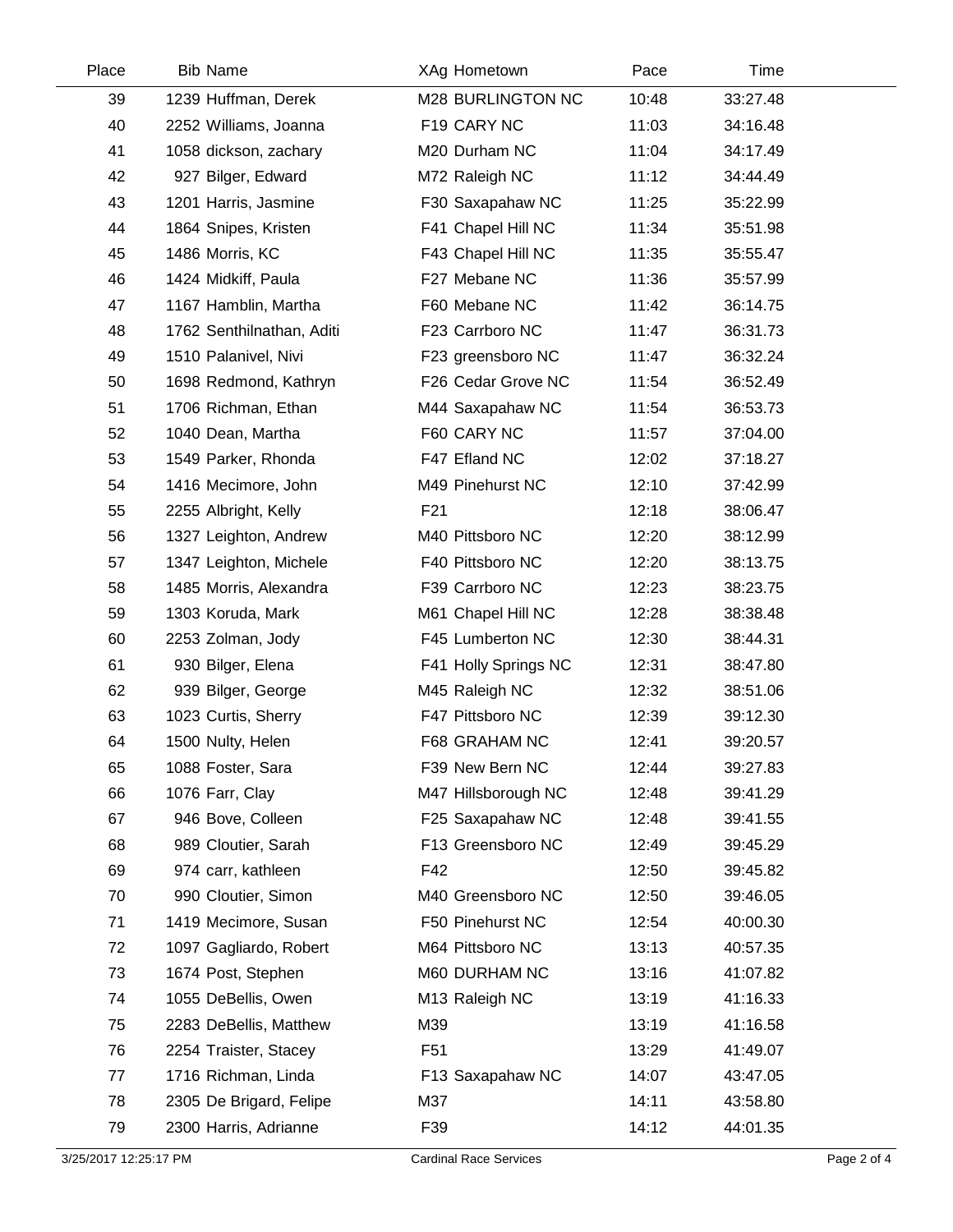| Place | <b>Bib Name</b>        | XAg Hometown         | Pace  | Time     |  |
|-------|------------------------|----------------------|-------|----------|--|
| 80    | 2304 De Brigard, David | M <sub>6</sub>       | 14:12 | 44:01.82 |  |
| 81    | 1666 Post, Justine     | F29 GRAHAM NC        | 14:12 | 44:02.58 |  |
| 82    | 2312 De Brigard, Julia | F <sub>1</sub>       | 14:13 | 44:03.06 |  |
| 83    | 1460 Mills, Sarah      | F37 Chapel Hill NC   | 14:40 | 45:26.80 |  |
| 84    | 899 Baker, Robert      | M70 GRAHAM NC        | 14:40 | 45:27.82 |  |
| 85    | 1032 Dean, Gerry       | M61 GRAHAM NC        | 14:43 | 45:36.80 |  |
| 86    | 1218 Hicks, Brad       | M46 BURLINGTON NC    | 14:48 | 45:53.30 |  |
| 87    | 1072 Elliott, Marisa   | F39 Mebane NC        | 14:48 | 45:53.56 |  |
| 88    | 699 Albright, Patsy    | F56 Haw River NC     | 14:54 | 46:10.08 |  |
| 89    | 1393 McLain, Carlton   | M54 GRAHAM NC        | 15:03 | 46:40.83 |  |
| 90    | 2256 Shetter, Don      | M59                  | 15:04 | 46:43.32 |  |
| 91    | 1272 Kiernan, Kathleen | F55 CARY NC          | 15:26 | 47:51.83 |  |
| 92    | 978 Cheek, Jim         | M67 Snow Camp NC     | 15:31 | 48:07.09 |  |
| 93    | 1106 Gault, Teresa     | F55 GRAHAM NC        | 15:39 | 48:30.07 |  |
| 94    | 1316 landen, jane      | f70 Mebane NC        | 15:43 | 48:43.83 |  |
| 95    | 2015 Whelan, Emily     | F41 Fuquay-Varina NC | 15:52 | 49:10.79 |  |
| 96    | 981 Cheek, Karen       | F64 Snow Camp NC     | 15:58 | 49:29.58 |  |
| 97    | 1241 Isley, Kim        | F43 Whitsett NC      | 16:03 | 49:43.81 |  |
| 98    | 1240 Isley, Christian  | F23 BURLINGTON NC    | 16:03 | 49:44.58 |  |
| 99    | 892 Baird, Traci       | F46 Chapel Hill NC   | 16:14 | 50:19.82 |  |
| 100   | 1041 Dean, Robin       | M68 CARY NC          | 16:41 | 51:44.07 |  |
| 101   | 1164 Hackney, Tony     | M61 Efland NC        | 16:43 | 51:48.57 |  |
| 102   | 1152 Hackney, Grace    | F60 Efland NC        | 16:43 | 51:50.81 |  |
| 103   | 1169 Hammond, Andrew   | M28 GRAHAM NC        | 16:45 | 51:54.07 |  |
| 104   | 1302 kohanowich, robin | F57 Pittsboro NC     | 17:11 | 53:16.32 |  |
| 105   | 1247 Kalafian, Suzanne | F49 Apex NC          | 17:16 | 53:30.32 |  |
| 106   | 1879 Sykes, Abbey      | F31 BURLINGTON NC    | 17:30 | 54:16.28 |  |
| 107   | 1880 Sykes, Heath      | M36 BURLINGTON NC    | 17:31 | 54:17.32 |  |
| 108   | 2257 Horn, Michelle    | F46                  | 17:35 | 54:31.05 |  |
| 109   | 1924 Thompson, Dee Dee | F49 Pittsboro NC     | 17:37 | 54:36.57 |  |
| 110   | 1873 Spoonamore, Tara  | F44 GRAHAM NC        | 17:40 | 54:46.07 |  |
| 111   | 1738 Ross, Brook       | F18 Burlington NC    | 17:58 | 55:41.56 |  |
| 112   | 1750 Ross, Katie       | F18 Burlington NC    | 17:58 | 55:42.31 |  |
| 113   | 1011 Cunningham, Jenny | F28 Chapel Hill NC   | 18:21 | 56:53.06 |  |
| 114   | 1599 Peterson, Desiree | F37 Durham NC        | 18:21 | 56:53.81 |  |
| 115   | 2072 White, Patrick    | M36 GRAHAM NC        | 18:25 | 57:05.08 |  |
| 116   | 1392 McCue, Elizabeth  | F52 Saxapahaw NC     | 18:25 | 57:05.59 |  |
| 117   | 1814 Shannon, Natasha  | F55 Saxapahaw NC     | 18:26 | 57:08.04 |  |
| 118   | 996 Couch, Charlene    | F49 GRAHAM NC        | 18:27 | 57:10.80 |  |
| 119   | 1063 Dougherty, Linda  | F56 Chapel Hill NC   | 18:28 | 57:16.05 |  |
| 120   | 1245 Kalafian, Al      | M57 Apex NC          | 18:52 | 58:30.59 |  |